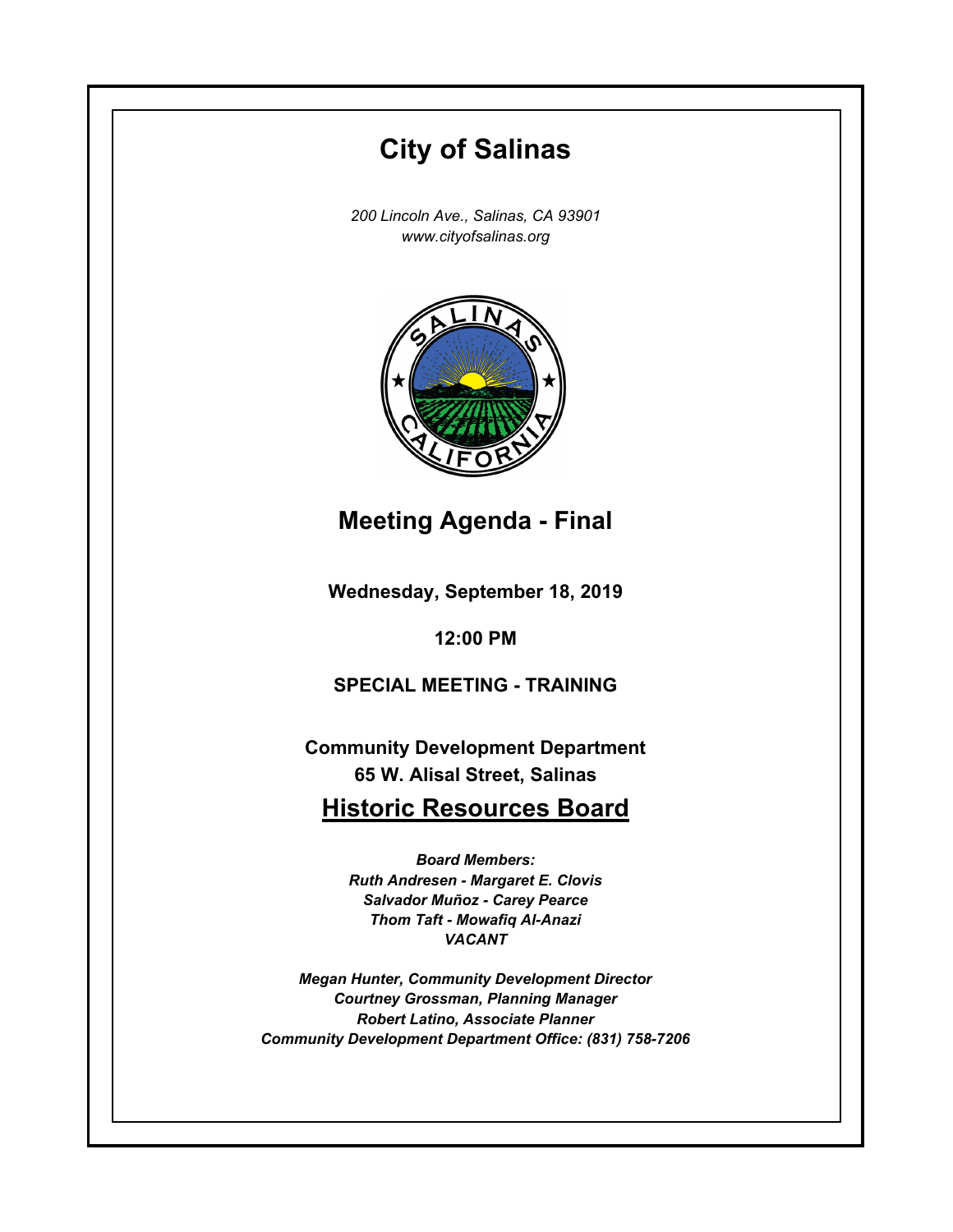### **SPECIAL MEETING - TRAINING**

# **Pursuant to California Government Code Section 54954.3, public comments for special meetings are limited to the scheduled agenda item(s).**

#### **PLEDGE OF ALLEGIANCE**

**ROLL CALL**

### **PUBLIC COMMENT TIME RESTRICTIONS**

*Public comments are restricted to items on the special meeting agenda pursuant to California Government Code section § 54954.3(b). Public comments generally are limited to two minutes per speaker; the Chair may further limit the time for public comments depending on the agenda schedule. In order to be respectful of all speakers' views and to avoid disruption of the meeting, the audience shall refrain from applauding or jeering speakers who have been recognized by the Chair.*

## **TRAINING DETAILS**

"Take me on a Trip": The Architectural Styles and History Behind Disney's Attractions

Training Location: 65 West Alisal Street, 2nd Floor Small Conference Room, Salinas, CA 93901

Training Time: 12:00 p.m. - 01:30 p.m.

The purpose of this special meeting is to povide Historic Resources Board members with training. Members of the public are welcome to attend. A limited amount of public seating will be available due to the location of the meeting.

#### **ADJOURNMENT**

*Confirmation of attendance at next meeting prior to adjournment.*

**Executive Secretary / Recording Secretary**

**\_\_\_\_\_\_\_\_\_\_\_\_\_\_\_\_\_\_\_\_\_\_\_\_\_\_\_\_\_\_\_\_\_\_**